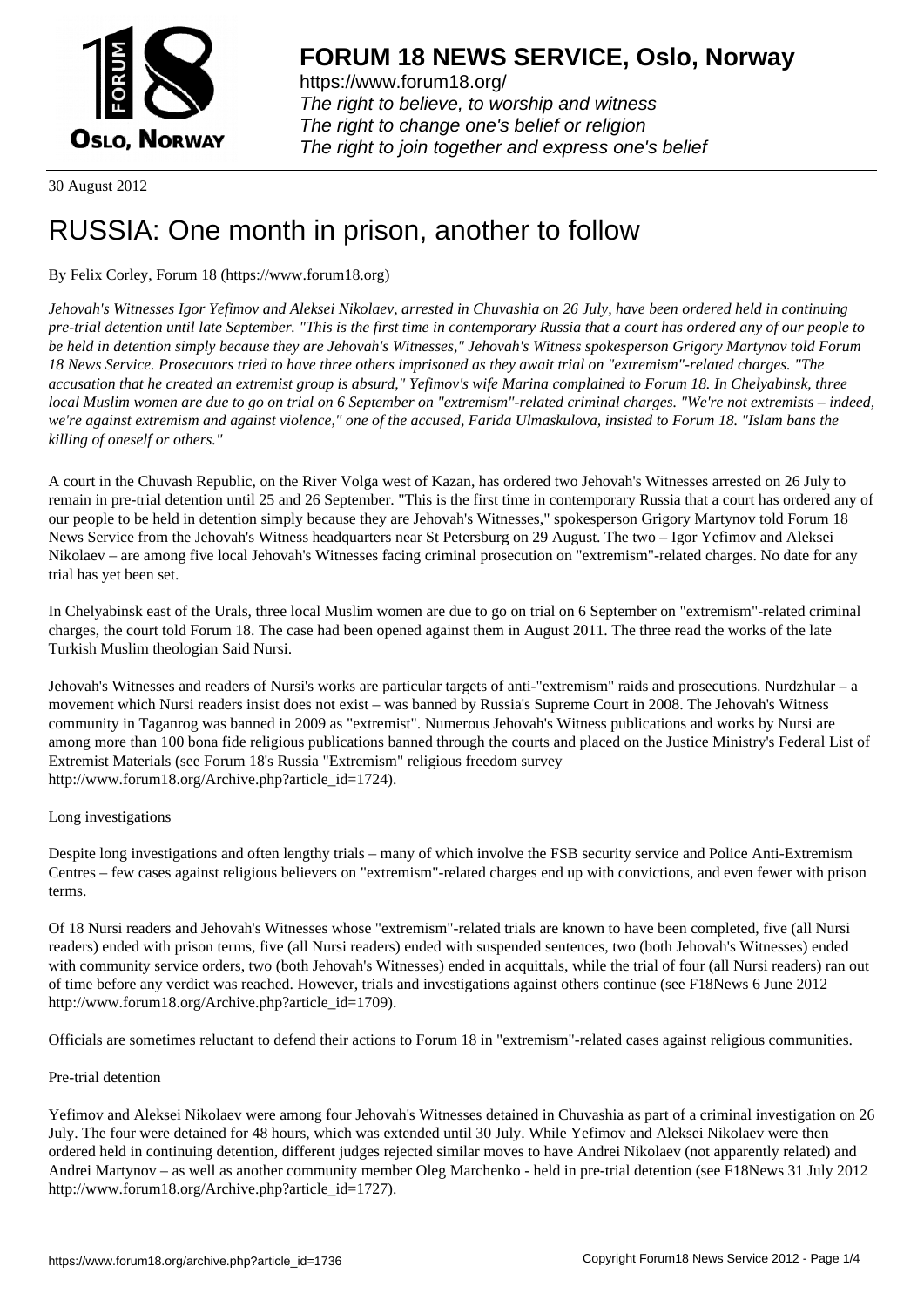prosecutor's appeals against the decisions not to hold the three men in pre-trial detention, the court website notes.

On 9 August the Supreme Court overturned the lower court decision approving the prosecutor's request to have Yefimov and Aleksei Nikolaev held in pre-trial detention. The Supreme Court ordered the lower court to hear the requests again, the court website notes.

However, on 23 August Judge Tatyana Stolyarenko of Cheboksary's Moscow District Court upheld the detention of Yefimov, ordering that he be held in detention until 26 September. The following day, Judge Bela Kapitonova of the same court upheld Aleksei Nikolaev's detention, ordering that he be held until 25 September.

## "Especially Important Cases"

All five Jehovah's Witnesses - including Yefimov and Aleksei Nikolaev - are facing prosecution under Criminal Code Article 282, Part 2, Point C; Article 282.1, Part 1; and Article 282.1, Part 2. The case against them is being led by Aleksandr Sotnikov, Investigator of Especially Important Cases at the Department for Investigating Especially Important Cases of the Chuvash Investigation Committee.

Asked whether the streets of Cheboksary were safer now that the two Jehovah's Witness "extremism" suspects had been detained in pre-trial detention, Investigator Sotnikov refused to respond, merely insisting that the court had taken the decision to imprison them. He told Forum 18 on 29 August that he was unable to say when the trial would begin, noting that the investigation is "still underway". He refused to answer any further questions and put the phone down.

Called back, his colleague said Sotnikov had just left. The colleague – who did not identify himself – refused to tell Forum 18 how important local Jehovah's Witnesses are in the range of "especially important cases" the Department is currently handling.

## He "never hated anyone"

Yefimov's wife Marina says she is still in shock that her husband has been imprisoned. "We've been married twenty years," she told Forum 18 from their home in Novocheboksarsk on 30 August. "He's a good man who has never hated anyone. The accusation that he created an extremist group is absurd."

Marina Yefimova said her husband, who marked his 46th birthday on 14 August, is suffering in the pre-trial investigation prison. "Everyone smokes and he has a bad heart," she complained to Forum 18. She said she has only been able to see him four times since his 26 July arrest, only at court hearings. She said she could apply to visit him in prison. "But you need the investigator's permission for this. I haven't asked as I don't want to have to see him in those conditions. I had hoped he would be freed."

She worries that the case could drag on for months or years "and all this time he could be held in detention".

Yefimova pointed out that 39-year-old Aleksei Nikolaev's parents are also suffering. "Aleksei is not married, and his parents are elderly. They're in shock that their son can be taken for no reason."

## Trial imminent

Three Muslim women are due to go on trial under Judge Lyubov Borzova at Chelyabinsk's Lenin District Court on 6 September, the court chancellery for criminal cases told Forum 18 on 30 August. The three – Farida Ulmaskulova, Gulnaz Valeyeva and Venera Yuldasheva – all read Said Nursi's works. They are being tried under Criminal Code Article 282.2, Part 2 and Article 282, Part 1. The case appears on the court website with the note "closed information", without the names of the defendants and without the Criminal Code Articles being listed.

Ulmaskulova said she had been summoned to court that day to be given the notice of trial, she told Forum 18 from Chelyabinsk on 30 August. "I don't know how long the trial will last or how it will proceed," she said. "I have never been on trial before."

The case was prepared by Chelyabinsk Regional Prosecutor's Office. The three women have not been held in pre-trial detention, but have had to sign statements that they would not leave town and would behave well. Yuldasheva also had to sign a statement not to reveal details of the case, friends of the women told Forum 18.

## "We're not extremists"

The case was launched after raids in August 2011 – during the Muslim holy month of Ramadan - on a summer home in a village in Kurgan Region where Ulmaskulova was teaching Islam to seven girls. Almost simultaneously, Ulmaskulova's and Valeyeva's homes in Chelyabinsk were raided. Religious books and other items were confiscated (see F18News 12 January 2012 http://www.forum18.org/Archive.php?article\_id=1654).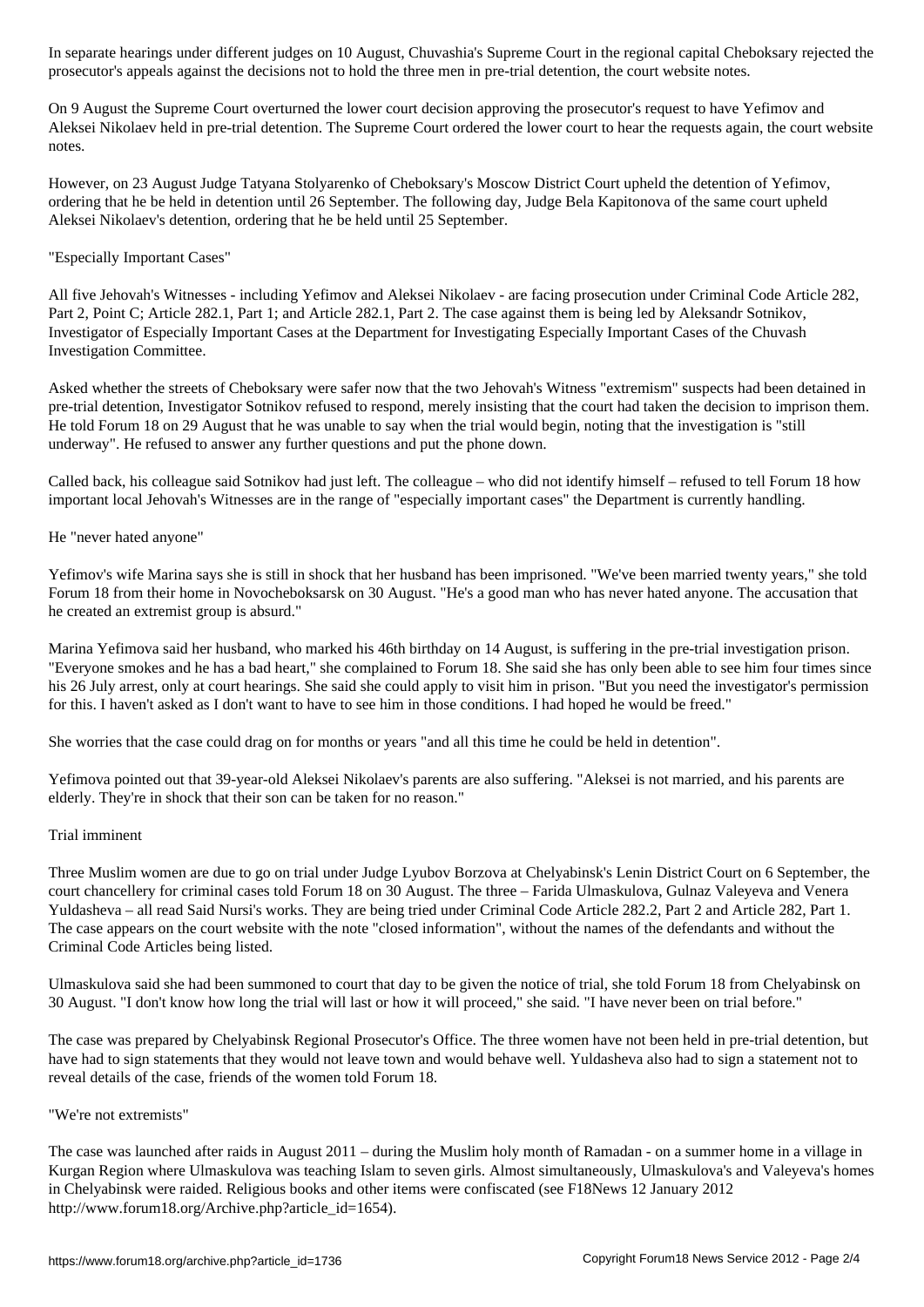A 3 August statement on the Regional Prosecutor's Office website accused the women "under the guise of studying the basics of Islam, Arabic and Turkish" of organising lessons in rented flats in Chelyabinsk and Kurgan Region between 2009 and 2011. "In reality they familiarised parishioners with extremist literature from the collected works Risale-i Nur ["Messages of Light"] by Said Nursi, drawing the population into the activity of a banned religious association, forming a positive acceptance of death and a readiness to self-sacrifice in the name of the interests of the teaching. In addition, during lectures two of the accused publicly called citizens to enmity and hatred on the basis of ethnicity and attitude to religion."

The Prosecutor's Office said the "criminal activity of the members of the extremist organisation" had been "unmasked and halted" by the Regional Police's Anti-Extremism Centre.

Ulmaskulova vigorously rejects the Prosecutor's Office accusations. "We did nothing of that," she insisted to Forum 18. "We're not extremists – indeed, we're against extremism and against violence. Islam bans the killing of oneself or others." She also complained that the books and telephones confiscated in the 2011 raids have still not been returned.

Ulmaskulova said they had been represented by the Izhevsk-based human rights lawyer Rustem Valiullin. However, he drowned while swimming in a river in June. Their new lawyer is Tamara Gurova.

#### Transferred yet again

Meanwhile, the forthcoming criminal trial of an Orenburg-based Muslim Ramil Latypov has been transferred yet again, this time to a Magistrate at Judicial Unit No. 4 in the city's Lenin District, an official of Lenin District Court told Forum 18 on 30 August.

The 25-year-old Latypov is a reader of Nursi's works. The case against him was launched in 2010, a year after he with other Nursi readers was raided by Orenburg's Organised Crime Police and the FSB security service (see F18News 16 July 2009 http://www.forum18.org/Archive.php?article\_id=1328).

Latypov is facing trial under either Article 282.1, Part 1 or Article 282.2, Part 1. The trial had been expected to begin in June, but the case has been transferred from one local court to another (see F18News 31 July 2012 http://www.forum18.org/Archive.php?article\_id=1727).

On 22 August, Judge Viktor Afanaskin of Orenburg's Lenin District Court upheld the prosecutor's suit for the case not to be heard at the city's Central District Judicial Unit No. 5. Instead, the case was handed to Lenin District's Judicial Unit No. 4. Officials of Judicial Unit No. 4 told Forum 18 on 30 August that the case has not yet arrived there. They said the transfer decision goes into force ten days after its adoption, and would not expect any case to arrive until after then.

#### Extremism Articles

Criminal Code Article 282, Part 1 ("Actions directed at the incitement of hatred [nenavist] or enmity [vrazhda], as well as the humiliation of an individual or group of persons on the basis of .. attitude to religion, .. conducted publicly or through the media") carries a maximum punishment of two years' imprisonment.

Article 282, Part 2, Point C ("incitement of ethnic, racial or religious hatred by an organised group") carries a maximum punishment of five years' imprisonment.

Article 282.1, Part 1 ("creation or leadership of an extremist organisation") carries a maximum punishment of four years' imprisonment.

Article 282.1, Part 2 ("participation in an extremist organisation") carries a maximum punishment of two years' imprisonment.

Article 282.2, Part 1 ("Organisation of the activity of a social or religious association or other organisation in relation to which a court has adopted a decision legally in force on liquidation or ban on the activity in connection with the carrying out of extremist activity") carries a maximum punishment of three years' imprisonment.

Article 282.2, Part 2 ("Participation in the activity of a social or religious association or other organisation in relation to which a court has adopted a decision legally in force on liquidation or ban on the activity in connection with the carrying out of extremist activity") carries a maximum punishment of two years' imprisonment. (END)

For more background, see Forum 18's surveys of the general state of religious freedom in Russia at http://www.forum18.org/Archive.php?article\_id=1722, and of the dramatic decline in religious freedom related to Russia's Extremism Law at http://www.forum18.org/Archive.php?article\_id=1724.

A personal commentary by Alexander Verkhovsky, Director of the SOVA Center for Information and Analysis